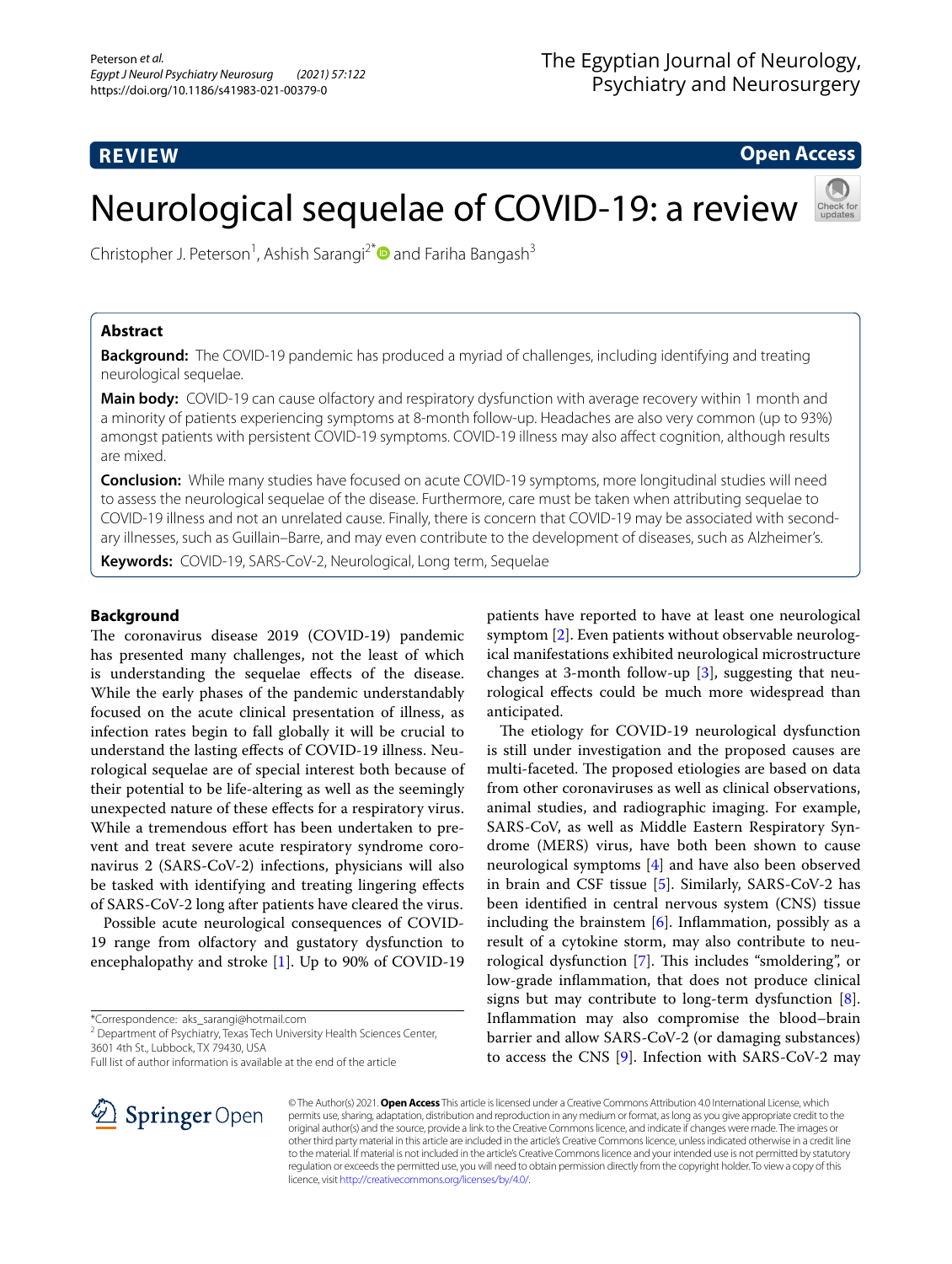also initiate protein aggregation via heparin-binding sites and/or spike-derived peptides, leading to amyloid fbrils that may produce similar pathology to Alzheimer's disease [\[10](#page-5-0)]. Elevated levels of amyloid-beta, neuroflament light, neurogranin, and tau in patients 1–3 months after recovery from COVID-19 suggest generation of neurotoxic proteins may contribute as well [[11\]](#page-5-1).

Other causes of neurological dysfunction in COVID-19 may be more indirect. For example, cerebral hypoxia and hypoperfusion due to respiratory dysfunction may cause neuronal damage [[12,](#page-5-2) [13\]](#page-5-3). COVID-19 may also exacerbate existing neurological disorders due to reallocation of resources and limited access to healthcare [[14](#page-5-4)[–16](#page-5-5)]. Intensive care unit (ICU) admission has been associated with long-term neurological efects and, given the high rates of ICU admission for SARS-CoV-2 [[17\]](#page-5-6), may also be a contributing cause. Residual pathology may also result from cardiovascular issues during acute illness, such as stroke [\[4](#page-4-3), [18](#page-5-7), [19](#page-5-8)]. Indeed, D-dimer, plasminogen activator inhibitor 1 (PAI-1), and Von Willebrand factor (VWF) are elevated in COVID-19 patients and may indicate hypercoagulable states and/or endothelial damage that can lead to stroke and other vascular complications [[20–](#page-5-9)[23](#page-5-10)]. SARS-CoV-2 may also induce host production of autoantibodies that can cause pathologies, such as Guillan–Barre syndrome [\[5](#page-4-4)]. Furthermore, Graham and colleagues found that a higher prevalence of autoimmune diseases and elevated anti-nuclear antibody (ANA) titers in patients with so-called "long COVID", suggesting an autoimmune component of disease [\[24](#page-5-11)].

Given the prevalence and seriousness of neurological illness associated with COVID-19, greater emphasis on the neurological sequelae of COVID-19 is needed. Here we discuss and summarize current observations from the literature regarding COVID-19 and neurological sequelae. We noted that in some cases these effects are correlated with COVID-19 illness and may not necessarily be the result of COVID-19 pathology. Nevertheless, while signifcantly more research is needed to elucidate the causes and persistent efects of a SARS-CoV-2 infection, we submit that this review provides important groundwork for researchers and clinicians moving forward.

#### **Main text**

## **Methods**

The following terms and combinations of terms were searched in PubMed ([https://pubmed.ncbi.nlm.nih.](https://pubmed.ncbi.nlm.nih.gov/) [gov/\)](https://pubmed.ncbi.nlm.nih.gov/) database for the following terms: "COVID-19" OR "long COVID" AND "brain", "chronic", "CNS", "cognition", "dementia", "Guillain–Barre", "headache", "long-term", "mechanism", "memory", "MRI", "neurological", "olfactory", "outcome", "Parkinson's", "recovery", "seizure", "sequelae", "stroke", and "taste". Filters for case reports, clinical study, observational study, and prospective study were occasionally used to focus results. Letters to the editor, brief commentaries, book chapters, and pre-prints were excluded. Results published or made available after July 15th, 2021 were excluded. Strictly psychiatric conditions such as depression and post-traumatic stress syndrome (PTSD) were excluded. As COVID-19 is an emerging disease, strict timeframes for defning neurological sequelae were not used. Consequences or complications were included based on persistence after either discharge, resolution of other COVID-19 symptoms, or designation as "long term" by study authors.

No ethical approval was obtained or required for the purposes of this review.

#### **Sensory**

Olfactory dysfunction (OD) and gustatory dysfunction (GD) are by far the most studied neurological symptoms of COVID-19 and have generated a tremendous number of clinical studies in a short timeframe. This may be due to both the rapidity of producing these studies (such as via patient surveys), the distinct relationship between OD and SARS-CoV-2, and the publicity surrounding COVID-19 and loss of smell. Indeed, loss of smell and taste is a clinical symptom of COVID-19, and loss of smell is considered a prodromal sign [\[25\]](#page-5-12). While the mechanism for olfactory dysfunction is unclear, high levels of SARS-CoV-2 have been observed in the nasal cavity [\[26](#page-5-13)] and it is proposed that SARS-CoV-2 can access the olfactory nerve via the angiotensin-converting enzyme 2 (ACE2) and transmembrane serine protease 2 (TMPRSS2) receptors on olfactory epithelium [\[27](#page-5-14)], with sensory neuron access via CD147 and neuropilin 1 (NRP1) receptors [[28\]](#page-5-15). Damage to the olfactory nerve (or other tissues) may then occur via infammation and vascular damage [[5](#page-4-4)]. Reported sensations of "nasal burning" could suggest involvement of the trigeminal nerve [\[29](#page-5-16)]. ACE receptors have been widely discussed as a possible receptor in COVID-19 pathogenesis and their presence in CNS tissue may explain COVID-19 associated neurological disease [[23](#page-5-10), [30](#page-5-17)]. Furthermore, lower sensory impairment in children with COVID-19 may correlate with age-related expression of ACE2 [[31](#page-5-18)]. Higher rates of OD have been observed in the United States and European populations compared to Asian populations which, given that diferences in ACE expression have also been observed between these groups, supports the involvement of ACE2 receptors in OD [[32,](#page-5-19) [33](#page-5-20)]. However, conficting data regarding SARS-CoV-2 neuroinvasion exist [[34\]](#page-5-21) and some studies suggest olfactory epithelial damage may be the main cause of OD [\[35](#page-5-22)].

Central nervous system (CNS) involvement may also play a role in SARS-CoV-2 sensory impairment. The virus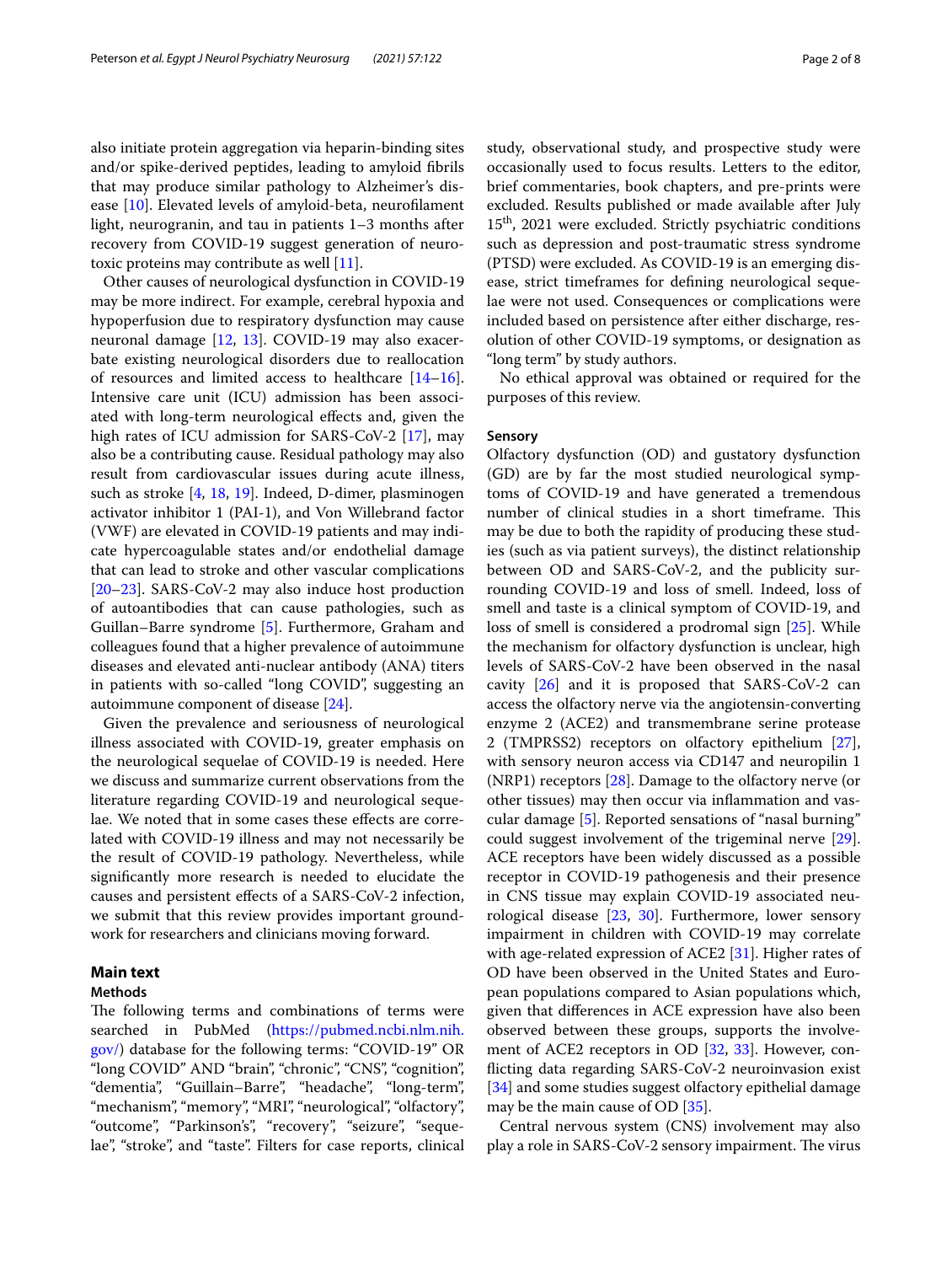may gain access to CNS structures via the olfactory nerve [[36,](#page-5-23) [37](#page-5-24)], blood, or leukocyte migration across the blood– brain barrier [[38\]](#page-5-25). SARS-CoV-2 can invade the olfactory bulb [\[39–](#page-5-26)[41\]](#page-5-27). Magnetic resonance imaging (MRI) fndings support a CNS etiology, with observations including olfactory cleft opacifcation [[42\]](#page-5-28) and enlarged olfactory structures (such as olfactory cortices and hippocampi) [[43,](#page-5-29) [44](#page-5-30)] in COIVD-19 infected or recovering patients. However, rapid recovery of patients with OD suggests a non-neuronal cause, such as damage to olfactory epithelium cells [[33](#page-5-20), [45](#page-5-31)[–47](#page-6-0)]. While there is signifcantly less discussion regarding the mechanism of GD, it is proposed to occur via a similar mechanism (through ACE receptors in the tongue and oral cavity) $[48]$  $[48]$  or via an increase in bradykinin levels [\[49](#page-6-2)].

Concomitant olfactory obstruction and rhinorrhea may obfuscate a unique SARS-CoV-2 contribution to OD, although several studies have found no correlation between these symptoms and OD [[29,](#page-5-16) [42](#page-5-28), [50](#page-6-3)[–52](#page-6-4)]. Olfactory dysfunction has been reported with other coronavirus infections and epidemics, including the SARS-CoV virus [\[53](#page-6-5)], providing precedence for the OD caused by SARS-CoV-2. What's more, two studies found COVID-19 patients had a longer duration (10 vs. 15 days, *p*<0.006) and lower recovery (57.7% vs. 72.1%, *p*=0.027) than COVID-19 seronegative patients with olfactory dysfunction, suggesting that OD in COVID-19 has a unique etiology (although false negatives could complicate these results)  $[54, 55]$  $[54, 55]$  $[54, 55]$  $[54, 55]$ . Therefore, while the exact etiology is unclear, it is likely that SARS-CoV-2 produces sensory impairment irrespective of other upper respiratory symptoms.

Sex and age diferences have been reported, with some studies observing a higher incidence  $(p<0.011)$ [[50\]](#page-6-3) and longer duration (26 vs. 14 days, *p*=0.009) of OD in females than males, including higher persistence at 4–6-week follow-up (OR 2.46, 95% CI 1.46–4.13,  $p=0.001$ ) [\[49,](#page-6-2) [55\]](#page-6-7). Conversely, Amer and colleagues noted that females had better recovery at 1 month from COVID-19 onset (83.9% vs. 62.5%, *p*<0.005), proposing elevated androgens in males that enhance transcription of TMPRSS2 [[56\]](#page-6-8). However, other studies have found no association between sex and OD/GD, making the association unclear  $[57-59]$  $[57-59]$ . Increased age (> 55 years) has also been associated with longer duration of GD (21.6 vs. 33.61 days,  $p = 0.019$  [\[60\]](#page-6-11), whereas ages > 60 years have been correlated with longer durations of OD  $(p<0.001)$ [[61\]](#page-6-12).

Patients with sensory impairment have varying recovery times. OD symptoms typically resolve by 1–2-month follow-up  $[58, 59, 62-66]$  $[58, 59, 62-66]$  $[58, 59, 62-66]$  $[58, 59, 62-66]$  $[58, 59, 62-66]$  $[58, 59, 62-66]$ , although a range of recovery times have been reported, with some studies reporting a majority of patients recovering as early as approx. 2 weeks [[67,](#page-6-16) [68\]](#page-6-17) and a minority of patients experiencing OD at 7-month follow-up [[69\]](#page-6-18). Of interest are the minority of patients whose symptoms persist after several weeks [[70](#page-6-19), [71\]](#page-6-20). For example, Riestra-Ayora and colleagues noted persistence of OD in 11.2% (14/125) patients at 6-month follow-up [\[72](#page-6-21)] and Nguyen and colleagues noted 24.0%  $(30/125)$  7 months after onset  $[69]$  $[69]$  $[69]$ . Timeframe for recovery from GD is similar to that for OD [[62\]](#page-6-14), although GD may resolve more rapidly in some instances [\[73\]](#page-6-22). In some rare cases (3/151), OD and GD symptoms have been found to reoccur (mean 19 days from initial resolution of symptoms) [[74\]](#page-6-23). Parosmia has also been noted to occur later in the disease course, with Hopkins et al. showing a median onset of 2.5 months after onset of OD [\[75](#page-6-24)]. Indicators of sensory outcome have been observed, with increased severity of illness and persistence of symptoms OD and GD symptoms beyond 10 and 20 days, respectively, correlating with persistent dysfunctional illness [[59,](#page-6-10) [76\]](#page-6-25). However, Cho and colleagues found no correlation between recovery time based on viral loaded determined by polymerase chain reaction (PCR) [[77\]](#page-6-26).

Follow-up for OD and GD studies is usually performed using a questionnaire or using an olfactory/gustatory battery. While these studies are useful, they are nonetheless limited by the range and frequency of follow-up, participant subjectivity, interference of anosmia with gustatory function, and the subjectivity of self-rating systems, as well as an observed discrepancy between objective and self-reporting testing [\[78](#page-6-27)[–80](#page-6-28)]. For example, it may have OD on objective testing but fail to perceive such on subjective testing, suggesting that studies that rely solely on self-reporting may underestimate recovery times [[80](#page-6-28)] and vice versa [\[29\]](#page-5-16).

Several treatments for olfactory dysfunction, typically involving a nasal corticosteroid have been performed with mixed results. For example, one study found betamethasone drops were not signifcant compared to placebo  $[81]$  $[81]$  but found to be significant when combined with ambroxol and rinazine [[46](#page-5-32)]. Groups of patients in these trials are typically small, which may account for conficting results between studies. Other treatments have shown potential, including futicasone [[82\]](#page-7-1), although others, such as mometasone furate, oral steroids, and nasal irrigation have not  $[63, 83]$  $[63, 83]$  $[63, 83]$  $[63, 83]$ . The Clinical Olfactory Working Group currently supports olfactory training as a treatment, although notes that future research is needed for other therapies [[84\]](#page-7-3).

#### **Headache**

Headache is a non-specifc clinical symptom that has been found to persist after acute COVID-19 infection and may occur in up to 63% of COVID-19 patients [[85,](#page-7-4) [86\]](#page-7-5). Headache persistence beyond 30 days varies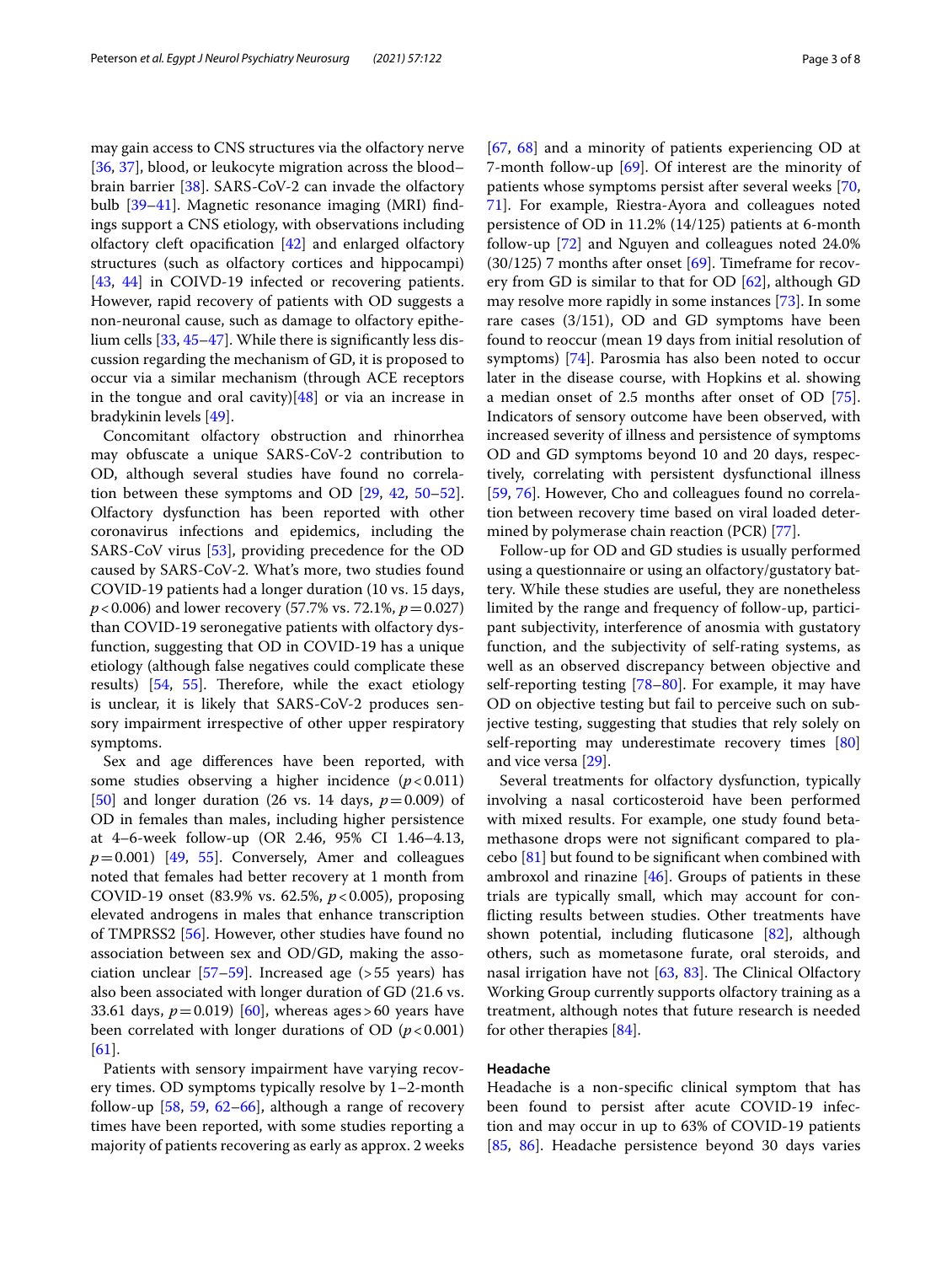from 3.6% (5/139) [[86\]](#page-7-5) to 37.8% (28/74) [\[87\]](#page-7-6). However, among patients with symptoms persisting beyond 28 days  $(n=558)$  and 56 days  $(n=189)$ , intermittent headaches were one of the most commonly reported symptoms at 91.2% and 93.7%, respectively [[88](#page-7-7)]. Furthermore, Caronna and colleagues noted that 50% (14/28) of patients with persistent headaches had no prior history of headache. Nevertheless, the mechanisms for headaches are unknown but proposed to include elevated cytokines and chemokines [\[87](#page-7-6), [89\]](#page-7-8), activation of trigeminal nerve branches, and ACE2 interaction in cerebral blood vessels [[87\]](#page-7-6). Pediatric patients, a population not normally considered with COVID-19, may have neurological sequelae, such as headache and difficulties with concentration, although the evidence is limited [\[90](#page-7-9), [91](#page-7-10)].

#### **Cognition and memory**

Cognition and memory can be chronically afected by COVID-19. Miskowiak and colleagues found an association between cognitive impairments and D-dimer levels during the acute phase of illness [\[12](#page-5-2)], supporting previous studies that use of heparin and tissue plasminogen activator (tPA) may improve outcomes  $[92, 93]$  $[92, 93]$  $[92, 93]$ . Cognitive recovery varies, with some studies showing signifcant recovery in the majority of COVID-19 patients at 1 month [\[94,](#page-7-13) [95\]](#page-7-14), with Rass and colleagues found that 23% of studied patients had cognitive defects (measured by Montreal Cognitive Assessment) at 3-month follow-up. This was increased to 50% among those who had encephalopathy during COVID-19 illness [\[79](#page-6-30)]. McLoughlin et al. found that, among previously hospitalized adult patients with COVID-19, cognition at 4-week follow-up (measured using the modifed Telephone Instrument for Cognitive Status) was similar to those without delirium. However, physical function (as measured by combined Barthel Index and Nottingham Extended Activities of Living scores) was markedly worse in those with delirium (97 vs. 153, *p*<0.01) [\[96](#page-7-15)]. Furthermore, higher rates of dementia were observed among COVID-19 survivors compared to those with infuenza (HR 2.33; 95% CI 1.77– 3.07;  $p$  < 0.0001) or other respiratory infections (HR 1.71; 95% CI 1.50–1.95) [[97\]](#page-7-16). Interestingly, van der Borst and colleagues, in a study of 124 COVID-19 patients (46 with severe or critical disease), found that mental or cognitive function was not correlated with disease severity via the Clinical Frailty Scale [[98\]](#page-7-17). Conversely, a study of 120 participants with mild–moderate COVID-19 observed that 98.3% (118/120) had normal cognitive functioning at 4-month follow-up. However, this group had a relatively low rate of comorbidities (15% hypertension, 8.3% obesity, 3.3% diabetes) and rarely received supplementary oxygen therapy (1.6%) [[99\]](#page-7-18). Finally, inpatient rehabilitation was associated with signifcant improvement in memory and cognitive function in a cohort  $(n=29)$ of hospitalized COVID-19 patients (mean hospital and intubation length 32.2 and 18.7 days, respectively), with 90% of patients discharged home after a mean of 16.7 of inpatient rehab [\[100](#page-7-19)], suggesting the importance of such care in recovery from COVID-19.

There is also concern that COVID-19 may cause or worsen neurological diseases, such as Alzheimer's. For example, apolipoprotein E (ApoE) e4e4 allele, highly associated with Alzheimer's, may increase the risk of severe COVID-19 [[101\]](#page-7-20). Risk for Alzheimer's might be indirectly increased due to respiratory dysfunction, as tau hyperphosphorylation is increased by hypoxia [\[102](#page-7-21)]. Alzheimer's patients could be more vulnerable to COVID-19 given increased ACE expression in brains of Alzheimer's patients has been observed [\[9](#page-4-8)]; tau hyperphosphorylation increased due to hypoxia.

#### **Other neurological disorders**

Several other neurological conditions have been reported in COVID-19 patients. Cavalagli and colleagues reported cranial nerve V3, IX, X, and XII impairment with gradual recovery over 2 months in a 69-year-old male [[103](#page-7-22)]. Akinetic mutism and transient non-specifc frontal release signs have been reported in 13.1% (8/61) of COVID-19 ICU patients at 3-month follow-up [[104](#page-7-23)]. COVID-19 may also negatively afect quality of sleep. Rass and colleagues noted that 34% ( $n=135$ ) of patients had sleep disturbances at 3-month follow-up, with higher rates among ICU patients (43%,  $n=31$ ). The authors note that fatigue was more frequent in patients with sleep disturbances (adjOR 6.39; 95% CI 2.63–15.53, *p*<0.001), which may partially explain fatigue observed in "long COVID" patients. Sleep disturbance was also associated with new neurological disease (adjOR 5.71; 95% CI 1.76–18.54; *p*=0.004) [[79](#page-6-30)]. Huang and colleagues, in a large survey of discharged COVID-19 patients, observed 2% (437/1655) of patients had sleep difficulties at 6-month follow-up, with similar rates for those requiring (26%; 290/1114) and not requiring (27%; 116/424) supplemental oxygen [[105\]](#page-7-24).

Stroke and COVID-19 are of concern due to hypercoagulable states induced by COVID-19 infection [[106](#page-7-25)] and possible infection of vasculoendothelial cells [[23](#page-5-10), [38\]](#page-5-25). Furthermore, limitations in health resources due to the pandemic, suggested by markedly decreased rates of stroke admission and emergency care early in the pandemic, may also indirectly contribute to long-term efects of stroke in non-COVID-19 patients [\[107](#page-7-26), [108](#page-7-27)]. Given that stroke can be neurologically devastating, monitoring for stroke and stroke prevention may need to be considered in at-risk COVID-19 patients. COVID-19 may also longitudinally impact patients with Parkinson's disease, although the evidence is limited. Leta and colleagues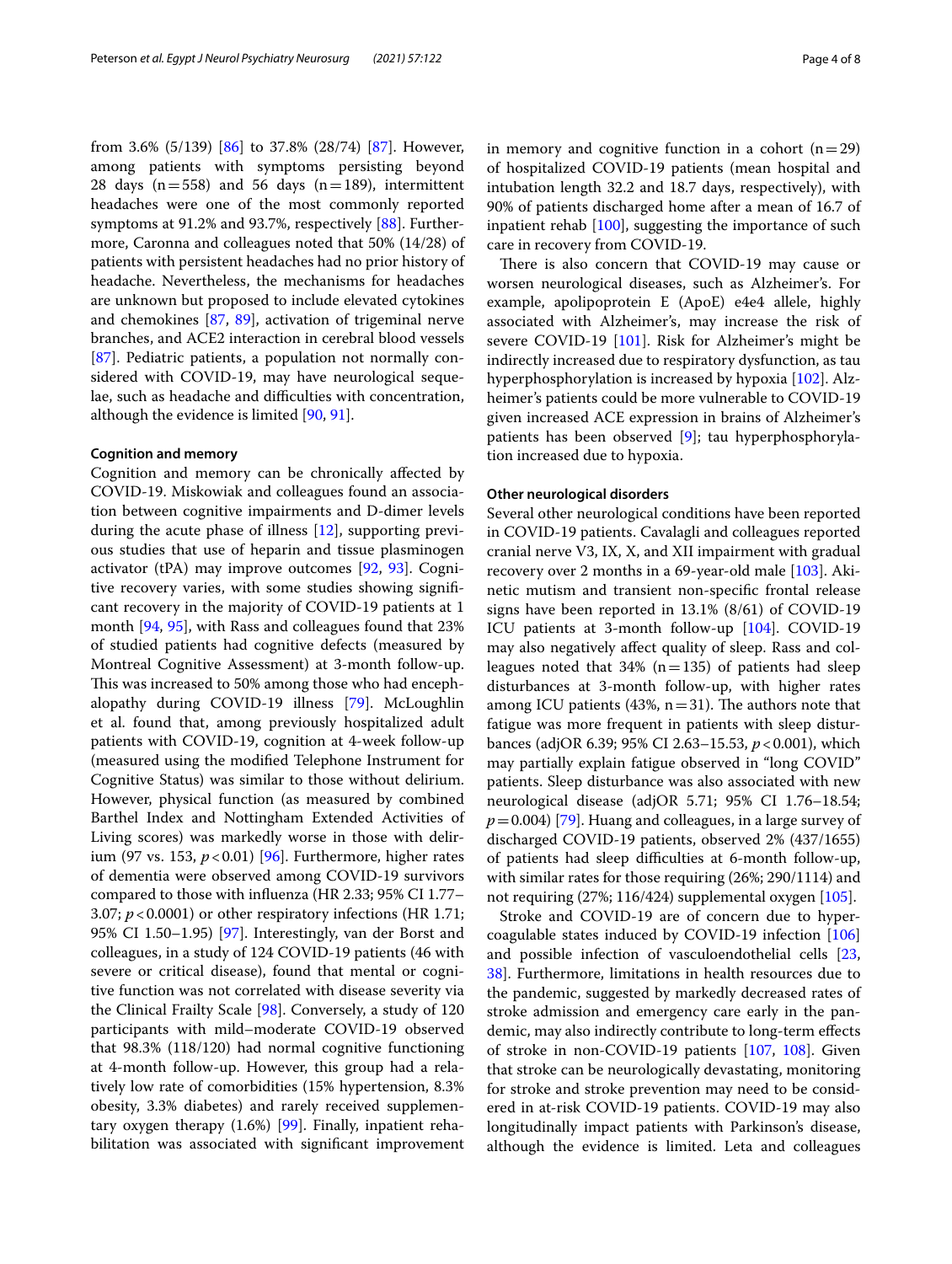observed "post-COVID syndrome" (defned as symptoms persisting beyond 12 weeks) in 27 patients with Parkinson's, noting worsening motor function (51.9%) and increased levodopa requirements (48.2%) [\[109](#page-7-28)]. Finally, there have been a number of Guillain–Barre (GBS) cases associated with COVID-19, with one study identifying over 70 cases [\[19,](#page-5-8) [110](#page-7-29)], although a causal link has not been established. A multi-center Italian study noted a 2.6 fold increased in GBS cases in March and April of 2020 compared to the same period in 2019 and estimated GBS incidence among COVID-19 positive patients (47.9/100,000/year) and COVID-19 positive hospitalized patients (236/100,000/year) [[111](#page-7-30)]. Abu-Rumeileh and colleagues noted a wide age range of afected patients (11–94 years, mean 55 years) with male predominance [[110\]](#page-7-29) Furthermore, demyelinating lesions have been observed in the brain and spinal cord on CT and MRI, possibly from an autoimmune etiology similar to GBS or multiple sclerosis [\[112](#page-7-31)]. Given that recovery from Guil-lain–Barre can take months to years [[113](#page-7-32)], the effects of secondary illnesses associated with COVID-19 can be potentially devastating.

## **Conclusions**

The long-term neurological complications of COVID-19 are varied and still poorly understood. While many studies have assessed the clinical impact of COVID-19 on the nervous system, most of these are limited in scope. Many studies have follow-up times less than 3 months, have limited number of patients (such as case reports or case series), and use surveys instead of clinical or radiological assessments. We also note that many proposed mechanisms of COVID-19 neuropathology are theoretical and not based on empirical evidence. While these initial clinical observations and proposed mechanisms provide useful starting points for future research, they are neither sufficient nor definitive. Long-term prospective studies employing sensory and radiological assessments will be crucial for assessing the impact and progression of long-term COVID-19 neurological symptoms. While the long-term impact of COVID-19 is still undetermined, clinicians should be aware of possible outcomes and etiologies when caring for patients recovering from this virus.

#### **Abbreviations**

COVID-19: Coronavirus disease 2019; SARS-CoV-2: Severe acute respiratory syndrome coronavirus 2; MERS: Middle eastern respiratory syndrome; CNS: Central nervous system; SARS-CoV: Severe acute respiratory syndrome; ICU: Intensive care unit; ANA: Anti-nuclear antibody; MRI: Magnetic resonance imaging; OD: Olfactory dysfunction; GD: Gustatory dysfunction; ACE: Angiotensin-converting enzyme; TMPRSS2: Transmembrane serine protease 2; PCR: Polymerase chain reaction; tPA: Tissue plasminogen activator; ApoE: Apolipoprotein E; GBS: Guillain–Barre syndrome; CT: Computed tomography; MRI: Magnet resonance imaging; adjOR: Adjusted odds ratio; OR: Odds ratio; HR: Hazard ratio; CI: Confdence interval.

#### **Acknowledgements**

None.

#### **Authors' contributions**

CP, literature search, analysis, and manuscript synthesis; AS, manuscript synthesis and editing, and expert opinion; FB, literature search, wrote abstract and methods sections. All authors read and approved the fnal manuscript.

#### **Funding**

None.

#### **Availability of data and materials**

Data sharing is not applicable to this article as no data sets were generated or analyzed during the current study.

#### **Declarations**

**Ethics approval and consent to participate** N/A.

#### **Consent for publication**

N/A

#### **Competing interests**

The authors report no competing interests.

#### **Author details**

<sup>1</sup> Menninger Department of Psychiatry, Baylor College of Medicine, One Baylor Plaza, Houston, TX 77030, USA. <sup>2</sup> Department of Psychiatry, Texas Tech University Health Sciences Center, 3601 4th St., Lubbock, TX 79430, USA. <sup>3</sup>SUNY Upstate Medical University, 750E Adams St, Syracuse, NY 13210, USA.

Received: 16 June 2021 Accepted: 26 August 2021 Published online: 08 September 2021

#### <span id="page-4-0"></span>**References**

- 1. Paterson RW, Brown RL, Benjamin L, Nortley R, Wiethoff S, Bharucha T, et al. The emerging spectrum of COVID-19 neurology: clinical, radiological and laboratory fndings. Brain. 2020;143(10):3104–20. [https://doi.](https://doi.org/10.1093/brain/awaa240) [org/10.1093/brain/awaa240.](https://doi.org/10.1093/brain/awaa240)
- <span id="page-4-1"></span>2. Liguori C, Pierantozzi M, Spanetta M, Sarmati L, Cesta N, Iannetta M, et al. Subjective neurological symptoms frequently occur in patients with SARS-CoV2 infection. Brain Behav Immun. 2020;88:11–6. [https://](https://doi.org/10.1016/j.bbi.2020.05.037) [doi.org/10.1016/j.bbi.2020.05.037](https://doi.org/10.1016/j.bbi.2020.05.037).
- <span id="page-4-2"></span>3. Qin Y, Wu J, Chen T, Li J, Zhang G, Wu D, et al. Long-term microstructure and cerebral blood flow changes in patients recovered from COVID-19 without neurological manifestations. J Clin Invest. 2021. [https://doi.org/](https://doi.org/10.1172/jci147329) [10.1172/jci147329.](https://doi.org/10.1172/jci147329)
- <span id="page-4-3"></span>4. Andrabi MS, Andrabi SA. Neuronal and cerebrovascular complications in coronavirus disease 2019. Front Pharmacol. 2020;11: 570031. [https://](https://doi.org/10.3389/fphar.2020.570031) [doi.org/10.3389/fphar.2020.570031.](https://doi.org/10.3389/fphar.2020.570031)
- <span id="page-4-4"></span>5. Al-Ramadan A, Rabab'h O, Shah J, Gharaibeh A. Acute and post-acute neurological complications of COVID-19. Neurol Int. 2021;13(1):102–19. [https://doi.org/10.3390/neurolint13010010.](https://doi.org/10.3390/neurolint13010010)
- <span id="page-4-5"></span>6. Yong SJ. Persistent brainstem dysfunction in long-COVID: a hypothesis. ACS Chem Neurosci. 2021;12(4):573–80. [https://doi.org/10.1021/acsch](https://doi.org/10.1021/acschemneuro.0c00793) [emneuro.0c00793](https://doi.org/10.1021/acschemneuro.0c00793).
- <span id="page-4-6"></span>7. Fiani B, Covarrubias C, Desai A, Sekhon M, Jarrah R. A contemporary review of neurological sequelae of COVID-19. Front Neurol. 2020;11:640. <https://doi.org/10.3389/fneur.2020.00640>.
- <span id="page-4-7"></span>8. Baig AM. Deleterious outcomes in long-hauler COVID-19: the effects of SARS-CoV-2 on the CNS in chronic COVID syndrome. ACS Chem Neurosci. 2020;11(24):4017–20. [https://doi.org/10.1021/acschemneuro.](https://doi.org/10.1021/acschemneuro.0c00725) [0c00725.](https://doi.org/10.1021/acschemneuro.0c00725)
- <span id="page-4-8"></span>9. Ciaccio M, Lo Sasso B, Scazzone C, Gambino CM, Ciaccio AM, Bivona G, et al. COVID-19 and Alzheimer's disease. Brain Sci. 2021. [https://doi.org/](https://doi.org/10.3390/brainsci11030305) [10.3390/brainsci11030305](https://doi.org/10.3390/brainsci11030305).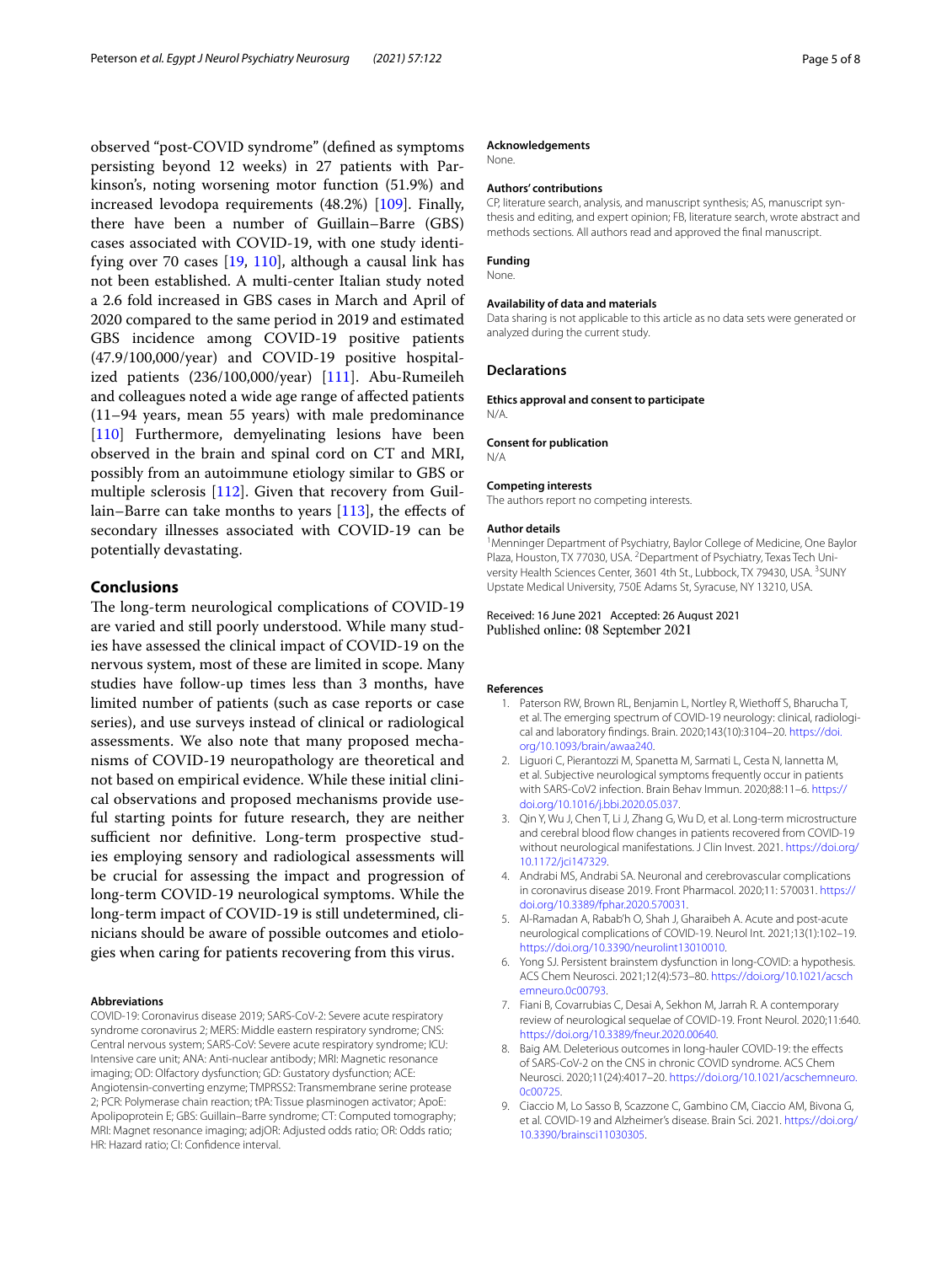- <span id="page-5-0"></span>10. Tavassoly O, Safavi F, Tavassoly I. Seeding brain protein aggregation by SARS-CoV-2 as a possible long-term complication of COVID-19 infection. ACS Chem Neurosci. 2020;11(22):3704–6. [https://doi.org/10.1021/](https://doi.org/10.1021/acschemneuro.0c00676) [acschemneuro.0c00676](https://doi.org/10.1021/acschemneuro.0c00676).
- <span id="page-5-1"></span>11. Sun B, Tang N, Peluso MJ, Iyer NS, Torres L, Donatelli JL, et al. Characterization and biomarker analyses of post-COVID-19 complications and neurological manifestations. Cells. 2021;10(2):386. [https://doi.org/10.](https://doi.org/10.3390/cells10020386) [3390/cells10020386.](https://doi.org/10.3390/cells10020386)
- <span id="page-5-2"></span>12. Miskowiak KW, Johnsen S, Sattler SM, Nielsen S, Kunalan K, Rungby J, et al. Cognitive impairments four months after COVID-19 hospital discharge: pattern, severity and association with illness variables. Eur Neuropsychopharmacol. 2021;46:39–48. [https://doi.org/10.1016/j.](https://doi.org/10.1016/j.euroneuro.2021.03.019) [euroneuro.2021.03.019](https://doi.org/10.1016/j.euroneuro.2021.03.019).
- <span id="page-5-3"></span>13. Helms J, Kremer S, Merdji H, Clere-Jehl R, Schenck M, Kummerlen C, et al. Neurologic features in severe SARS-CoV-2 infection. N Engl J Med. 2020;382(23):2268–70.<https://doi.org/10.1056/NEJMc2008597>.
- <span id="page-5-4"></span>14. Iodice F, Cassano V, Rossini PM. Direct and indirect neurological, cognitive, and behavioral effects of COVID-19 on the healthy elderly, mildcognitive-impairment, and Alzheimer's disease populations. Neurol Sci. 2021;42(2):455–65.<https://doi.org/10.1007/s10072-020-04902-8>.
- 15. Shalash A, Roushdy T, Essam M, Fathy M, Dawood NL, Abushady EM, et al. Mental health, physical activity, and quality of life in Parkinson's disease during COVID-19 pandemic. Mov Disord. 2020;35(7):1097–9. [https://doi.org/10.1002/mds.28134.](https://doi.org/10.1002/mds.28134)
- <span id="page-5-5"></span>16. Roushdy TM, Nahas NME, Aref HM, Georgy SS, Zaki AS, Bedros RY, et al. Stroke in the time of coronavirus disease 2019: experience of two university stroke centers in Egypt. J Stroke. 2020;22(2):275–7. [https://](https://doi.org/10.5853/jos.2020.01550) [doi.org/10.5853/jos.2020.01550.](https://doi.org/10.5853/jos.2020.01550)
- <span id="page-5-6"></span>17. Abate SM, Ahmed Ali S, Mantfardo B, Basu B. Rate of intensive care unit admission and outcomes among patients with coronavirus: a systematic review and meta-analysis. PLoS ONE. 2020;15(7):e035653-e. [https://](https://doi.org/10.1371/journal.pone.0235653) [doi.org/10.1371/journal.pone.0235653.](https://doi.org/10.1371/journal.pone.0235653)
- <span id="page-5-7"></span>18. Diaz-Segarra N, Edmond A, Kunac A, Yonclas P. COVID-19 ischemic strokes as an emerging rehabilitation population: a case series. Am J Phys Med Rehabil. 2020;99(10):876–9. [https://doi.org/10.1097/phm.](https://doi.org/10.1097/phm.0000000000001532) [0000000000001532.](https://doi.org/10.1097/phm.0000000000001532)
- <span id="page-5-8"></span>19. Schweitzer F, Kleineberg NN, Göreci Y, Onur OA, Franke C, Warnke C. Neuro-COVID-19 is more than anosmia: clinical presentation, neurodiagnostics, therapies, and prognosis. Curr Opin Neurol. 2021. [https://doi.](https://doi.org/10.1097/wco.0000000000000930) [org/10.1097/wco.0000000000000930](https://doi.org/10.1097/wco.0000000000000930).
- <span id="page-5-9"></span>20. Karadaş Ö, Öztürk B, Sonkaya AR. A prospective clinical study of detailed neurological manifestations in patients with COVID-19. Neurol Sci. 2020;41(8):1991–5.<https://doi.org/10.1007/s10072-020-04547-7>.
- 21. Huang C, Wang Y, Li X, Ren L, Zhao J, Hu Y, et al. Clinical features of patients infected with 2019 novel coronavirus in Wuhan, China. Lancet. 2020;395(10223):497–506. [https://doi.org/10.1016/s0140-6736\(20\)](https://doi.org/10.1016/s0140-6736(20)30183-5) [30183-5](https://doi.org/10.1016/s0140-6736(20)30183-5).
- 22. Mao L, Jin H, Wang M, Hu Y, Chen S, He Q, et al. Neurologic manifestations of hospitalized patients with coronavirus disease 2019 in Wuhan, China. JAMA Neurol. 2020;77(6):683–90. [https://doi.org/10.1001/jaman](https://doi.org/10.1001/jamaneurol.2020.1127) [eurol.2020.1127](https://doi.org/10.1001/jamaneurol.2020.1127).
- <span id="page-5-10"></span>23. Roushdy T, Hamid E. A review on SARS-CoV-2 and stroke pathogenesis and outcome. Egypt J Neurol Psychiatr Neurosurg. 2021;57(1):63. <https://doi.org/10.1186/s41983-021-00319-y>.
- <span id="page-5-11"></span>24. Graham EL, Clark JR, Orban ZS, Lim PH, Szymanski AL, Taylor C, et al. Persistent neurologic symptoms and cognitive dysfunction in non-hospitalized Covid-19 "long haulers." Ann Clin Transl Neurol. 2021;8(5):1073–85.<https://doi.org/10.1002/acn3.51350>.
- <span id="page-5-12"></span>25. Pereira A. Long-term neurological threats of COVID-19: a call to update the thinking about the outcomes of the coronavirus pandemic. Front Neurol. 2020;11:308. [https://doi.org/10.3389/fneur.2020.00308.](https://doi.org/10.3389/fneur.2020.00308)
- <span id="page-5-13"></span>26. Speth MM, Singer-Cornelius T, Oberle M, Gengler I, Brockmeier SJ, Sedaghat AR. Olfactory dysfunction and sinonasal symptomatology in COVID-19: prevalence, severity, timing, and associated characteristics. Otolaryngol Head Neck Surg. 2020;163(1):114–20. [https://doi.org/10.](https://doi.org/10.1177/0194599820929185) [1177/0194599820929185](https://doi.org/10.1177/0194599820929185).
- <span id="page-5-14"></span>27. Wang F, Kream RM, Stefano GB. Long-term respiratory and neurological sequelae of COVID-19. Med Sci Monit. 2020;26: e928996. [https://doi.](https://doi.org/10.12659/msm.928996) [org/10.12659/msm.928996](https://doi.org/10.12659/msm.928996).
- <span id="page-5-15"></span>Septyaningtrias DE, Susilowati R. Neurological involvement of COVID-19: from neuroinvasion and neuroimmune crosstalk to long-term

consequences. Rev Neurosci. 2021. [https://doi.org/10.1515/revne](https://doi.org/10.1515/revneuro-2020-0092) [uro-2020-0092](https://doi.org/10.1515/revneuro-2020-0092).

- <span id="page-5-16"></span>29. Lechien JR, Chiesa-Estomba CM, De Siati DR, Horoi M, Le Bon SD, Rodriguez A, et al. Olfactory and gustatory dysfunctions as a clinical presentation of mild-to-moderate forms of the coronavirus disease (COVID-19): a multicenter European study. Eur Arch Otorhinolaryngol. 2020;277(8):2251–61. <https://doi.org/10.1007/s00405-020-05965-1>.
- <span id="page-5-17"></span>30. Chen R, Wang K, Yu J, Howard D, French L, Chen Z, et al. The spatial and cell-type distribution of SARS-CoV-2 receptor ACE2 in the human and mouse brains. Front Neurol. 2020;11: 573095. [https://doi.org/10.3389/](https://doi.org/10.3389/fneur.2020.573095) [fneur.2020.573095](https://doi.org/10.3389/fneur.2020.573095).
- <span id="page-5-18"></span>31. Somekh I, Yakub Hanna H, Heller E, Bibi H, Somekh E. Age-dependent sensory impairment in COVID-19 infection and its correlation with ACE2 expression. Pediatr Infect Dis J. 2020;39(9):e270–2. [https://doi.org/](https://doi.org/10.1097/inf.0000000000002817) [10.1097/inf.0000000000002817](https://doi.org/10.1097/inf.0000000000002817).
- <span id="page-5-19"></span>32. Cao Y, Li L, Feng Z, Wan S, Huang P, Sun X, et al. Comparative genetic analysis of the novel coronavirus (2019-nCoV/SARS-CoV-2) receptor ACE2 in diferent populations. Cell Discov. 2020;6(1):11. [https://doi.org/](https://doi.org/10.1038/s41421-020-0147-1) [10.1038/s41421-020-0147-1](https://doi.org/10.1038/s41421-020-0147-1).
- <span id="page-5-20"></span>33. Kumar L, Kahlon N, Jain A, Kaur J, Singh M, Pandey AK. Loss of smell and taste in COVID-19 infection in adolescents. Int J Pediatr Otorhinolaryngol. 2021;142: 110626. <https://doi.org/10.1016/j.ijporl.2021.110626>.
- <span id="page-5-21"></span>34. Hassett CE, Frontera JA. Neurologic aspects of coronavirus disease of 2019 infection. Curr Opin Infect Dis. 2021;34(3):217–27. [https://doi.org/](https://doi.org/10.1097/qco.0000000000000731) [10.1097/qco.0000000000000731](https://doi.org/10.1097/qco.0000000000000731).
- <span id="page-5-22"></span>Vaira LA, Hopkins C, Sandison A, Manca A, Machouchas N, Turilli D, et al. Olfactory epithelium histopathological fndings in long-term coronavirus disease 2019 related anosmia. J Laryngol Otol. 2020;134(12):1123–7. <https://doi.org/10.1017/S0022215120002455>.
- <span id="page-5-23"></span>36. Wang F, Kream RM, Stefano GB. Long-term respiratory and neurological sequelae of COVID-19. Med Sci Monit. 2020;26:928996. [https://doi.org/](https://doi.org/10.12659/MSM.928996) [10.12659/MSM.928996](https://doi.org/10.12659/MSM.928996).
- <span id="page-5-24"></span>37. Niazkar HR, Zibaee B, Nasimi A, Bahri N. The neurological manifestations of COVID-19: a review article. Neurol Sci. 2020;41(7):1667–71. [https://](https://doi.org/10.1007/s10072-020-04486-3) [doi.org/10.1007/s10072-020-04486-3.](https://doi.org/10.1007/s10072-020-04486-3)
- <span id="page-5-25"></span>38. Zubair AS, McAlpine LS, Gardin T, Farhadian S, Kuruvilla DE, Spudich S. Neuropathogenesis and neurologic manifestations of the coronaviruses in the age of coronavirus disease 2019: a review. JAMA Neurol. 2020;77(8):1018–27. [https://doi.org/10.1001/jamaneurol.2020.2065.](https://doi.org/10.1001/jamaneurol.2020.2065)
- <span id="page-5-26"></span>39. Anwar MM, Badawi AM, Eltablawy NA. Can the coronavirus infection penetrates the brain resulting in sudden anosmia followed by severe neurological disorders? eNeurologicalSci. 2020;21:100290. [https://doi.](https://doi.org/10.1016/j.ensci.2020.100290) [org/10.1016/j.ensci.2020.100290](https://doi.org/10.1016/j.ensci.2020.100290).
- 40. Morbini P, Benazzo M, Verga L, Pagella FG, Mojoli F, Bruno R, et al. Ultrastructural evidence of direct viral damage to the olfactory complex in patients testing positive for SARS-CoV-2. JAMA Otolaryngol Head Neck Surg. 2020;146(10):972–3. <https://doi.org/10.1001/jamaoto.2020.2366>.
- <span id="page-5-27"></span>41. Meinhardt J, Radke J, Dittmayer C, Franz J, Thomas C, Mothes R, et al. Olfactory transmucosal SARS-CoV-2 invasion as a port of central nervous system entry in individuals with COVID-19. Nat Neurosci. 2021;24(2):168–75.<https://doi.org/10.1038/s41593-020-00758-5>.
- <span id="page-5-28"></span>42. Kandemirli SG, Altundag A, Yildirim D, Tekcan Sanli DE, Saatci O. Olfactory bulb MRI and paranasal sinus CT Findings in persistent COVID-19 anosmia. Acad Radiol. 2021;28(1):28–35. [https://doi.org/10.1016/j.acra.](https://doi.org/10.1016/j.acra.2020.10.006) [2020.10.006](https://doi.org/10.1016/j.acra.2020.10.006).
- <span id="page-5-29"></span>43. Lu Y, Li X, Geng D, Mei N, Wu PY, Huang CC, et al. Cerebral micro-structural changes in COVID-19 patients - an MRI-based 3-month follow-up study. EClinicalMedicine. 2020;25: 100484. [https://doi.org/10.1016/j.](https://doi.org/10.1016/j.eclinm.2020.100484) [eclinm.2020.100484.](https://doi.org/10.1016/j.eclinm.2020.100484)
- <span id="page-5-30"></span>44. Altundag A, Yıldırım D, Tekcan Sanli DE, Cayonu M, Kandemirli SG, Sanli AN, et al. Olfactory cleft measurements and COVID-19-related anosmia. Otolaryngol Head Neck Surg. 2021;164(6):1337–44. [https://doi.org/10.](https://doi.org/10.1177/0194599820965920) [1177/0194599820965920](https://doi.org/10.1177/0194599820965920).
- <span id="page-5-31"></span>45. Vaira LA, Salzano G, Fois AG, Piombino P, De Riu G. Potential pathogenesis of ageusia and anosmia in COVID-19 patients. Int Forum Allergy Rhinol. 2020;10(9):1103–4. [https://doi.org/10.1002/alr.22593.](https://doi.org/10.1002/alr.22593)
- <span id="page-5-32"></span>Vaira LA, Hopkins C, Petrocelli M, Lechien JR, Cutrupi S, Salzano G, et al. Efficacy of corticosteroid therapy in the treatment of long-lasting olfactory disorders in COVID-19 patients. Rhinology. 2021;59(1):21–5. [https://](https://doi.org/10.4193/Rhin20.515) [doi.org/10.4193/Rhin20.515](https://doi.org/10.4193/Rhin20.515).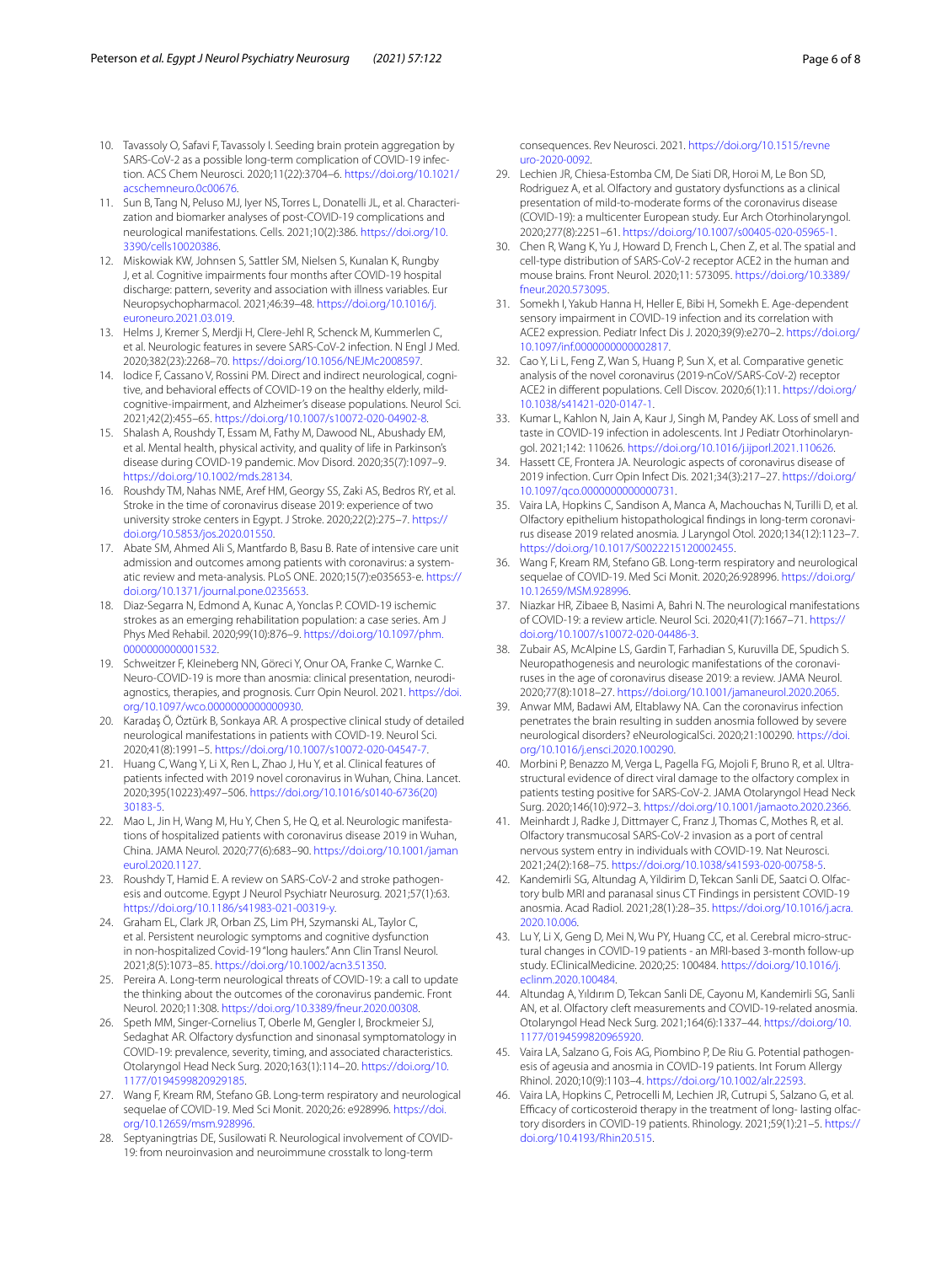- <span id="page-6-0"></span>47. Kacem I, Gharbi A, Harizi C, Souissi E, Safer M, Nasri A, et al. Characteristics, onset, and evolution of neurological symptoms in patients with COVID-19. Neurol Sci. 2021;42(1):39–46. [https://doi.org/10.1007/](https://doi.org/10.1007/s10072-020-04866-9) [s10072-020-04866-9.](https://doi.org/10.1007/s10072-020-04866-9)
- <span id="page-6-1"></span>48. Kanjanaumporn J, Aeumjaturapat S, Snidvongs K, Seresirikachorn K, Chusakul S. Smell and taste dysfunction in patients with SARS-CoV-2 infection: a review of epidemiology, pathogenesis, prognosis, and treatment options. Asian Pac J Allergy Immunol. 2020;38(2):69–77. [https://](https://doi.org/10.12932/ap-030520-0826) [doi.org/10.12932/ap-030520-0826](https://doi.org/10.12932/ap-030520-0826).
- <span id="page-6-2"></span>49. Meini S, Suardi LR, Busoni M, Roberts AT, Fortini A. Olfactory and gustatory dysfunctions in 100 patients hospitalized for COVID-19: sex differences and recovery time in real-life. Eur Arch Oto-Rhinol. 2020;277(12):3519–23. [https://doi.org/10.1007/s00405-020-06102-8.](https://doi.org/10.1007/s00405-020-06102-8)
- <span id="page-6-3"></span>50. Ramasamy K, Saniasiaya J, Abdul GN. Olfactory and gustatory dysfunctions as a clinical manifestation of coronavirus disease 2019 in a Malaysian tertiary center. Ann Otol Rhinol Laryngol. 2021;130(5):513–9. [https://doi.org/10.1177/0003489420963165.](https://doi.org/10.1177/0003489420963165)
- 51. Printza A, Katotomichelakis M, Valsamidis K, Metallidis S, Panagopoulos P, Panopoulou M, et al. Smell and taste loss recovery time in COVID-19 patients and disease severity. J Clin Med. 2021. [https://doi.org/10.3390/](https://doi.org/10.3390/jcm10050966) [jcm10050966.](https://doi.org/10.3390/jcm10050966)
- <span id="page-6-4"></span>52. Jalessi M, Barati M, Rohani M, Amini E, Ourang A, Azad Z, et al. Frequency and outcome of olfactory impairment and sinonasal involvement in hospitalized patients with COVID-19. Neurol Sci. 2020;41(9):2331–8.<https://doi.org/10.1007/s10072-020-04590-4>.
- <span id="page-6-5"></span>53. Meng X, Deng Y, Dai Z, Meng Z. COVID-19 and anosmia: a review based on up-to-date knowledge. Am J Otolaryngol. 2020;41(5):102581. <https://doi.org/10.1016/j.amjoto.2020.102581>.
- <span id="page-6-6"></span>54. Kosugi EM, Lavinsky J, Romano FR, Fornazieri MA, Luz-Matsumoto GR, Lessa MM, et al. Incomplete and late recovery of sudden olfactory dysfunction in COVID-19. Braz J Otorhinolaryngol. 2020;86(4):490–6. <https://doi.org/10.1016/j.bjorl.2020.05.001>.
- <span id="page-6-7"></span>55. Makaronidis J, Firman C, Magee CG, Mok J, Balogun N, Lechner M, et al. Distorted chemosensory perception and female sex associate with persistent smell and/or taste loss in people with SARS-CoV-2 antibodies: a community based cohort study investigating clinical course and resolution of acute smell and/or taste loss in people with and without SARS-CoV-2 antibodies in London, UK. BMC Infect Dis. 2021;21(1):221. <https://doi.org/10.1186/s12879-021-05927-w>.
- <span id="page-6-8"></span>56. Amer MA, Elsherif HS, Abdel-Hamid AS, Elzayat S. Early recovery patterns of olfactory disorders in COVID-19 patients; a clinical cohort study. Am J Otolaryngol. 2020;41(6):102725. [https://doi.org/10.1016/j.amjoto.](https://doi.org/10.1016/j.amjoto.2020.102725) [2020.102725](https://doi.org/10.1016/j.amjoto.2020.102725).
- <span id="page-6-9"></span>57. Salcan İ, Karakeçili F, Salcan S, Ünver E, Akyüz S, Seçkin E, et al. Is taste and smell impairment irreversible in COVID-19 patients? Eur Arch Otorhinolaryngol. 2021;278(2):411–5. [https://doi.org/10.1007/](https://doi.org/10.1007/s00405-020-06560-0) [s00405-020-06560-0](https://doi.org/10.1007/s00405-020-06560-0).
- <span id="page-6-13"></span>58. Iannuzzi L, Salzo AE, Angarano G, Palmieri VO, Portincasa P, Saracino A, et al. Gaining back what is lost: recovering the sense of smell in mild to moderate patients after COVID-19. Chem Senses. 2020;45(9):875–81. [https://doi.org/10.1093/chemse/bjaa066.](https://doi.org/10.1093/chemse/bjaa066)
- <span id="page-6-10"></span>59. Samimi Ardestani SH, Mohammadi Ardehali M, Rabbani Anari M, Rahmaty B, Erfanian R, Akbari M, et al. The coronavirus disease 2019: the prevalence, prognosis, and recovery from olfactory dysfunction (OD). Acta Otolaryngol. 2021;141(2):171–80. [https://doi.org/10.1080/00016](https://doi.org/10.1080/00016489.2020.1836397) [489.2020.1836397](https://doi.org/10.1080/00016489.2020.1836397).
- <span id="page-6-11"></span>60. Antolín-Amérigo D, Cubero JL, Colás C, Alobid I, Mullol J, Valero A. High frequency of smell and taste dysfunctions in allergy health care professionals sufering from COVID-19. J Investig Allergol Clin Immunol. 2021. <https://doi.org/10.18176/jiaci.0670>.
- <span id="page-6-12"></span>61. Lee Y, Min P, Lee S, Kim SW. Prevalence and duration of acute loss of smell or taste in COVID-19 patients. J Korean Med Sci. 2020;35(18): e174. <https://doi.org/10.3346/jkms.2020.35.e174>.
- <span id="page-6-14"></span>62. Brandão Neto D, Fornazieri MA, Dib C, Di Francesco RC, Doty RL, Voegels RL, et al. Chemosensory dysfunction in COVID-19: prevalences, recovery rates, and clinical associations on a large Brazilian sample. Otolaryngol Head Neck Surg. 2021;164(3):512–8. [https://doi.org/10.](https://doi.org/10.1177/0194599820954825) [1177/0194599820954825](https://doi.org/10.1177/0194599820954825).
- <span id="page-6-29"></span>63. Chiesa-Estomba CM, Lechien JR, Radulesco T, Michel J, Sowerby LJ, Hopkins C, et al. Patterns of smell recovery in 751 patients affected by

the COVID-19 outbreak. Eur J Neurol. 2020;27(11):2318–21. [https://doi.](https://doi.org/10.1111/ene.14440) [org/10.1111/ene.14440.](https://doi.org/10.1111/ene.14440)

- 64. Thakur K, Sagayaraj A, Prasad KC, Gupta A. Olfactory dysfunction in COVID-19 patients: fndings from a tertiary rural centre. Indian J Otolaryngol Head Neck Surg. 2021. [https://doi.org/10.1007/](https://doi.org/10.1007/s12070-021-02364-8) [s12070-021-02364-8](https://doi.org/10.1007/s12070-021-02364-8).
- 65. Reiter ER, Coelho DH, Kons ZA, Costanzo RM. Subjective smell and taste changes during the COVID-19 pandemic: Short term recovery. Am J Otolaryngol. 2020;41(6): 102639. [https://doi.org/10.1016/j.amjoto.2020.](https://doi.org/10.1016/j.amjoto.2020.102639) [102639](https://doi.org/10.1016/j.amjoto.2020.102639).
- <span id="page-6-15"></span>66. Karthikeyan P, Sivanand N, Vijayan N, Latheef MN. A clinical study of smell disorders in COVID-19 patients in a tertiary care hospital in Pondicherry: a cross sectional study. Indian J Otolaryngol Head Neck Surg. 2021. <https://doi.org/10.1007/s12070-021-02499-8>.
- <span id="page-6-16"></span>67. Chary E, Carsuzaa F, Trijolet JP, Capitaine AL, Roncato-Saberan M, Fouet K, et al. Prevalence and recovery from olfactory and gustatory dysfunctions in COVID-19 Infection: a prospective multicenter study. Am J Rhinol Allergy. 2020;34(5):686–93. [https://doi.org/10.1177/1945892420](https://doi.org/10.1177/1945892420930954) [930954](https://doi.org/10.1177/1945892420930954).
- <span id="page-6-17"></span>68. Paolo G. Does COVID-19 cause permanent damage to olfactory and gustatory function? Med Hypotheses. 2020;143: 110086. [https://doi.](https://doi.org/10.1016/j.mehy.2020.110086) [org/10.1016/j.mehy.2020.110086.](https://doi.org/10.1016/j.mehy.2020.110086)
- <span id="page-6-18"></span>69. Nguyen NN, Hoang VT, Lagier J-C, Raoult D, Gautret P. Long-term persistence of olfactory and gustatory disorders in COVID-19 patients. Clin Microbiol Infect. 2021;27(6):931–2. [https://doi.org/10.1016/j.cmi.2020.](https://doi.org/10.1016/j.cmi.2020.12.021) [12.021](https://doi.org/10.1016/j.cmi.2020.12.021).
- <span id="page-6-19"></span>70. LaVergne SM, Stromberg S, Baxter BA, Webb TL, Dutt TS, Berry K, et al. A longitudinal SARS-CoV-2 biorepository for COVID-19 survivors with and without post-acute sequelae. BMC Infect Dis. 2021;21(1):677. [https://](https://doi.org/10.1186/s12879-021-06359-2) [doi.org/10.1186/s12879-021-06359-2.](https://doi.org/10.1186/s12879-021-06359-2)
- <span id="page-6-20"></span>71. Biadsee A, Dagan O, Ormianer Z, Kassem F, Masarwa S, Biadsee A. Eightmonth follow-up of olfactory and gustatory dysfunctions in recovered COVID-19 patients. Am J Otolaryngol. 2021;42(4): 103065. [https://doi.](https://doi.org/10.1016/j.amjoto.2021.103065) [org/10.1016/j.amjoto.2021.103065](https://doi.org/10.1016/j.amjoto.2021.103065).
- <span id="page-6-21"></span>72. Riestra-Ayora J, Yanes-Diaz J, Esteban-Sanchez J, Vaduva C, Molina-Quiros C, Larran-Jimenez A, et al. Long-term follow-up of olfactory and gustatory dysfunction in COVID-19: 6 months case-control study of health workers. Eur Arch Oto-Rhinol. 2021. [https://doi.org/10.1007/](https://doi.org/10.1007/s00405-021-06764-y) [s00405-021-06764-y](https://doi.org/10.1007/s00405-021-06764-y).
- <span id="page-6-22"></span>73. Cousyn L, Sellem B, Palich R, Bendetowicz D, Agher R, Delorme C, et al. Olfactory and gustatory dysfunctions in COVID-19 outpatients: a prospective cohort study. Infect Dis Now. 2021. [https://doi.org/10.1016/j.](https://doi.org/10.1016/j.idnow.2021.03.004) [idnow.2021.03.004](https://doi.org/10.1016/j.idnow.2021.03.004).
- <span id="page-6-23"></span>74. Paderno A, Mattavelli D, Rampinelli V, Grammatica A, Rafetti E, Tomasoni M, et al. Olfactory and gustatory outcomes in COVID-19: a prospective evaluation in nonhospitalized subjects. Otolaryngol Head Neck Surg. 2020;163(6):1144–9. <https://doi.org/10.1177/0194599820939538>.
- <span id="page-6-24"></span>75. Hopkins C, Surda P, Vaira LA, Lechien JR, Safarian M, Saussez S, et al. Six month follow-up of self-reported loss of smell during the COVID-19 pandemic. Rhinology. 2021;59(1):26–31. [https://doi.org/10.4193/](https://doi.org/10.4193/Rhin20.544) [Rhin20.544](https://doi.org/10.4193/Rhin20.544).
- <span id="page-6-25"></span>76. Vaira LA, Hopkins C, Petrocelli M, Lechien JR, Chiesa-Estomba CM, Salzano G, et al. Smell and taste recovery in coronavirus disease 2019 patients: a 60-day objective and prospective study. J Laryngol Otol. 2020;134(8):703–9. [https://doi.org/10.1017/s0022215120001826.](https://doi.org/10.1017/s0022215120001826)
- <span id="page-6-26"></span>77. Cho RHW, To ZWH, Yeung ZWC, Tso EYK, Fung KSC, Chau SKY, et al. COVID-19 viral load in the severity of and recovery from olfactory and gustatory dysfunction. Laryngoscope. 2020;130(11):2680–5. [https://doi.](https://doi.org/10.1002/lary.29056) [org/10.1002/lary.29056](https://doi.org/10.1002/lary.29056).
- <span id="page-6-27"></span>Le Bon SD, Pisarski N, Verbeke J, Prunier L, Cavelier G, Thill MP, et al. Psychophysical evaluation of chemosensory functions 5 weeks after olfactory loss due to COVID-19: a prospective cohort study on 72 patients. Eur Arch Otorhinolaryngol. 2021;278(1):101–8. [https://doi.org/](https://doi.org/10.1007/s00405-020-06267-2) [10.1007/s00405-020-06267-2](https://doi.org/10.1007/s00405-020-06267-2).
- <span id="page-6-30"></span>79. Rass V, Beer R, Josef Schiefecker A, Kofer M, Lindner A, Mahlknecht P, et al. Neurological outcome and quality of life three months after COVID-19: a prospective observational cohort study. Eur J Neurol. 2021. <https://doi.org/10.1111/ene.14803>.
- <span id="page-6-28"></span>Otte MS, Eckel HNC, Poluschkin L, Klussmann JP, Luers JC. Olfactory dysfunction in patients after recovering from COVID-19. Acta Otolaryngol. 2020;140(12):1032–5. [https://doi.org/10.1080/00016489.2020.1811999.](https://doi.org/10.1080/00016489.2020.1811999)